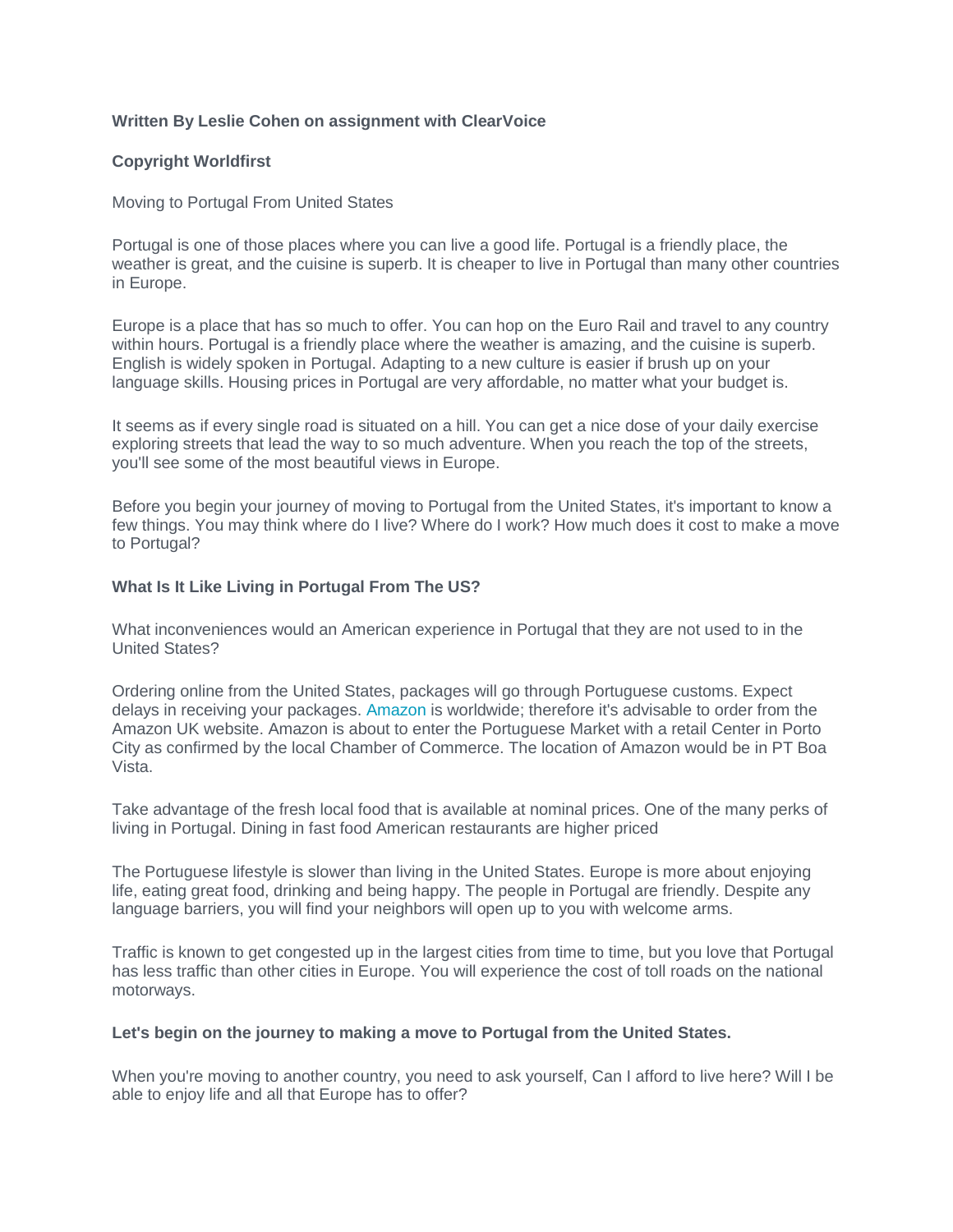Before you commence on your journey, it's important to know a few things. You may think where do I live? Where do I work? How much does it cost to make a move to Portugal?

### **How Do I Gain Permanent Residency with a Path to Citizenship?**

You can apply for a Portugal Schengen visa 3 months before your visit to Portugal. If all your documents are in order, the application process should take only two weeks.

Filling out the Portugal Schengen Visa application form from the website is easy. A cover letter stating the reason for your visit and what your itinerary will be will need to be submitted, along with information about your flight numbers, hotel booking reservations, two photos in passport format, and travel insurance will be required.

If you are a [student applying for a Portuguese visa](https://www.worldfirst.com/us/blog/your-money/lifestyle/benefits-studying-abroad/) application you will need to provide proof of enrollment. For those that are employed, an employment contract is required, current banking statement for the last 6 months, and an income tax return. Individuals that are self-employed must provide a copy of their business license, bank statements from the last 6 months and an income tax return.

When moving to Portugal from the United States it is unnecessary to relinquish your United States passport. Portugal allows for dual citizenship. When moving to Portugal from the United States, temporary residence permits are only good for one year from issuance. You must possess a passport that will be valid for at least 6 months beyond the length of your stay. You may remain in Portugal however for 90 days without the need for a Visa.

Holding a resident certificate for five years will allow you to apply for a permanent resident certificate by making an appointment with the Foreigners and Borders service. All permanent residency applications must include proof of income and proof of health insurance. If you are a student you must provide proof of your enrollment.

The United States Embassy in Lisbon, Portugal provides certification of citizenship for individuals born abroad to United States citizens.

If you were looking to renounce your United States citizenship, the Embassy in Lisbon processes certificates of loss of nationality. To renounce a United States citizenship. Appearing in person before a U.S. consular or diplomatic officer in a foreign country is mandatory.

Requirements are to sign an oath of renunciation. There are risks involved with the elements of renunciation of United States citizenship. The act is irrevocable and you can become stateless, meaning you may incur have difficulty in traveling. This can only be set aside with positive outcome when applying for an administrative review and judicial appeal.

#### **How Do I Get A Work Permit In Portugal?**

Portugal has the most convenient streamlined process for those looking to live and [work](https://www.worldfirst.com/us/blog/your-money/lifestyle/finding-jobs-abroad/) abroad. To receive longer-term employment you can to apply for a Portuguese residence permit at the Secretary of the Ministry of Education and Science. You can stay in Portugal for four months when applying for your temporary residence permit, which is valid for one year. Permits are renewable after one year.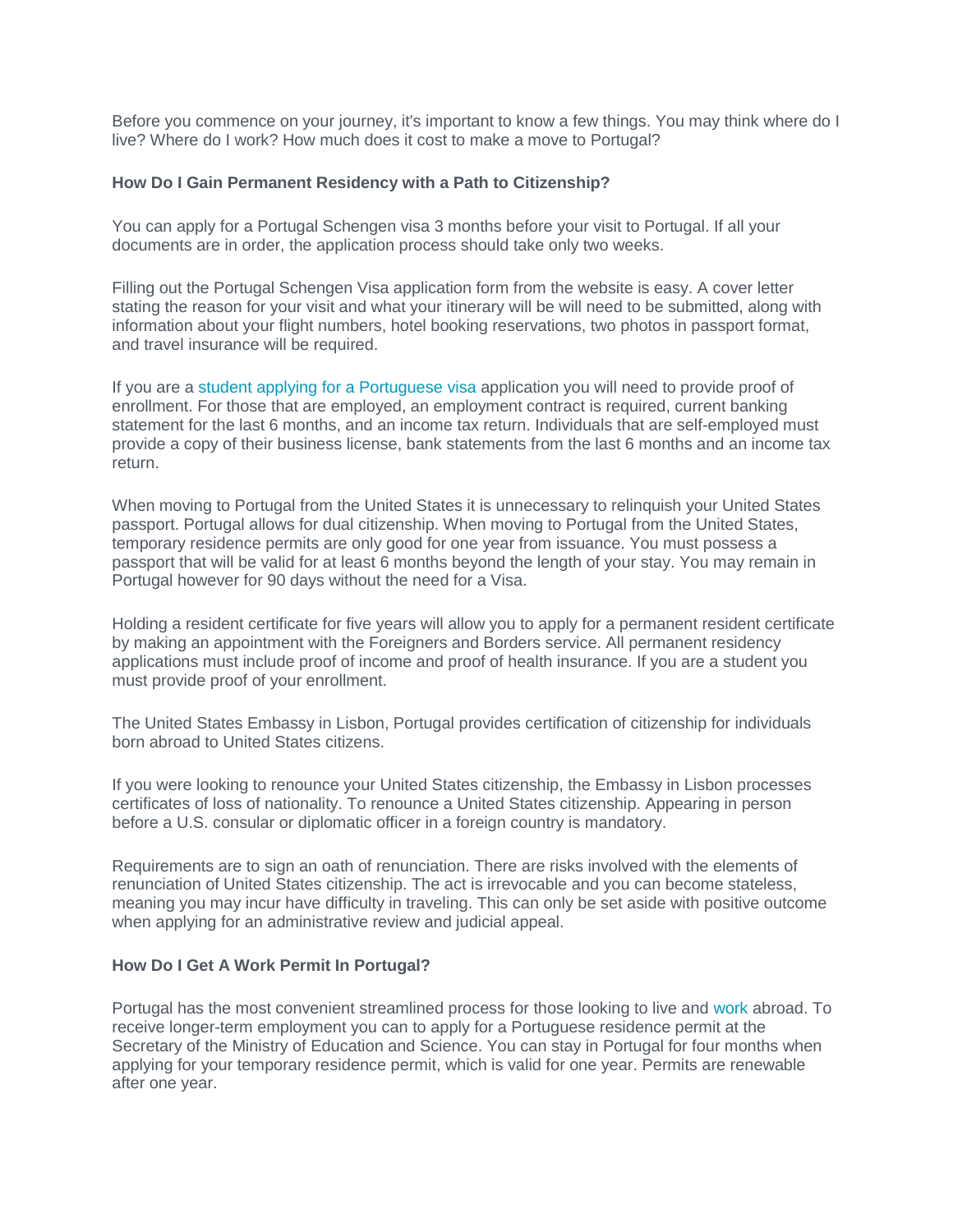Working for a multinational company doing business in Portugal is the easiest and quickest way to get a Portuguese work permit. The company what process all of the paperwork.

Work qualifications in the United States are recognized in Portugal buy the Bologna process in which Portugal is a member.

### **What about the Job Outlook in Portugal?**

Portugal is obtaining recognition as a country for [job growth](https://www.worldfirst.com/us/blog/your-money/lifestyle/finding-jobs-abroad/) and opportunity. Google will be opening a support center in Lisbon for a technology hub that will serve the Middle East, Africa and Europe, and create 500 jobs.

What are the costs of Living in Portugal?

Great news for the housing affordability scale. The cost of living in Portugal is 27% lower than in the United States. Portugal rents can be as much as 47% less than the rental cost in the United States. Renting an apartment in the city areas of Portugal, expect to pay around \$400 a month for two bedrooms, and up to \$2,200 a month for three-bedroom.

If you're looking to purchase an apartment or condo in Portugal, expect to pay around \$175,000 for a two bedroom home and upwards of \$700,000 for a larger home.

The dining experience in Portugal is utterly the amazing- and affordable. Authentic cultural dishes served in a mid-range restaurant are very affordable. A meal for two people would average \$35.00. Most of the restaurants source food from their own lands, so freshness and quality are always guaranteed.

How Do I Manage My Money In Portugal?

When paying with cash it must be in Euro currency. If you are using credit cards from the United States, the charge is processed in the amounts in local currency Euro. Your bank will convert the United States dollars, and your bank will charge in USD the local bank's currency. The most economical solution is to [transfer](https://www.worldfirst.com/us/private/) money with a service allowing you to receive better exchange rates. [By sending money overseas,](https://www.worldfirst.com/us/private/) you can save hundreds on transfer fees that make your dollars stretch further. Refrain from using credit cards that charge a premium.

# **Getting Healthcare in Portugal When Moving From the US.**

Obtaining health care is advised. If you are working in Portugal, your social security benefits will contribute to health care. The healthcare system is ranked as the world's 12th best by the World Health Organisation (WHO). Employers will automatically register you in the healthcare system. If you are self-employed you need to register directly with the Social Security Institute (Instituto da Solidariedade e da Segurança Social). State healthcare can be free or at discounted rates. The state healthcare system is well subsidized.

# **What Part of Portugal Is Best To Live For United States Citizens?**

Portugal is a land of natural beauty that is very much affordable in contrast to living in the United States.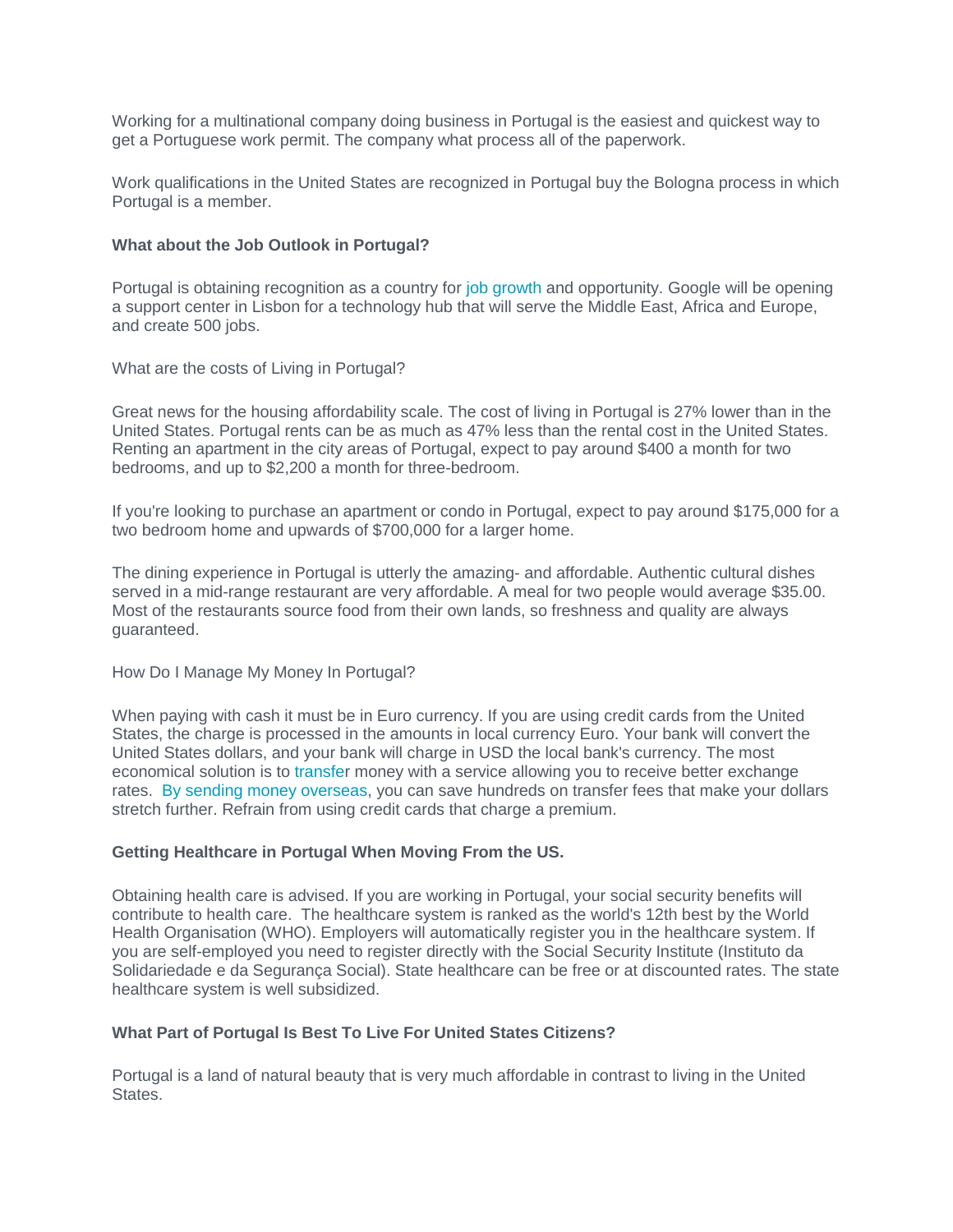Portugal has a reputation one of the best places to live in Europe. It encompasses old world historical charm, along with sea breezes on the white sandy beaches. The winters are mild summers are hot and dry. Portugal has an excellent geographical location that is Central to other continents such as Europe, Africa, and the United States. In 2016 Liston was voted one of the 42 cities around the world best quality of life. The cost of living is relatively low compared to other European countries. The political stability in Portugal still prevails.

Lisbon which is Portugal's capital city, and the center of the country's economy, is in an attractive place for United States citizens to consider moving to.

The Alfama region is where many of the old buildings survived the earthquake of 1755. Alfama & Graca are Lisbon 's oldest neighborhood. There is plenty of old-world charm to explore down the winding roads. A sense of community and tradition lie within its roots.

The section of Bairro Alto Ariel finds Lisbon's nightlife. A more peaceful lifestyle can be in the city of Rastello, a more expensive area of Anita's New in Arvada is where you will find more luxurious Apartments along with good amenities.

Many expats live in Chaves it's a very small town situated by the river Tâmega in northern Portugal. The area is known for its spas that are famous for any ailments. The architecture dates back to Roman times that reminiscence of the war of independence with Spain.

Porto is the second largest city in Northwest Portugal. The Porto region is where you will find nice properties if you're attracted to living a rural lifestyle.

Setubal is a busy City located in the southwest area of Portugal. There are many larger apartment complexes that are close to the beaches that you will find here prices can run in this region than in other areas of Portugal due to the proximity of living close to Beach

Eastern Algarve east of Faro is quite the opposite eBay. Development in the area has been slow. If you're looking for a relaxed way of life, this is a great place to live.

Cascais is a 25-minute ride from Lisbon it's a coastal town that has an affordable cost of living. There is a long walkway along the ocean. There are many activities to enjoy such as sailing, biking, diving, and golfing. Driving to the south of France or visiting Barcelona in Spain is about a day's drive.

Coimbra is Portugal's University own that is located on the banks of the river Mondego. The highest entry being the University of Porto. Top-level universities in Coimbra include University of Lisbon, Universidade NOVA de Lisboa, and Universidade Catolica Portuguesa, Lisboa, Católica Lisbon School of Business and Economics and the Nova School of Business and Economics.

The climate is mild in the winter and it rarely reaches over 80 degrees in the summer. There is a lively bar scene around the old Cathedral which has become a popular gathering place since 1929. The University hosts many outdoor events throughout the year. There is a jazz festival in the summertime and street parties occur on New Year's Day. Coimbra is more affordable than towns in Algarve. It is a two-hour train ride to Lisbon.

Any American citizen moving to Portugal will find it economically favorable and easy to manage their finances when needing to [transfer](https://www.worldfirst.com/us/) and receive funds to and from the United States.